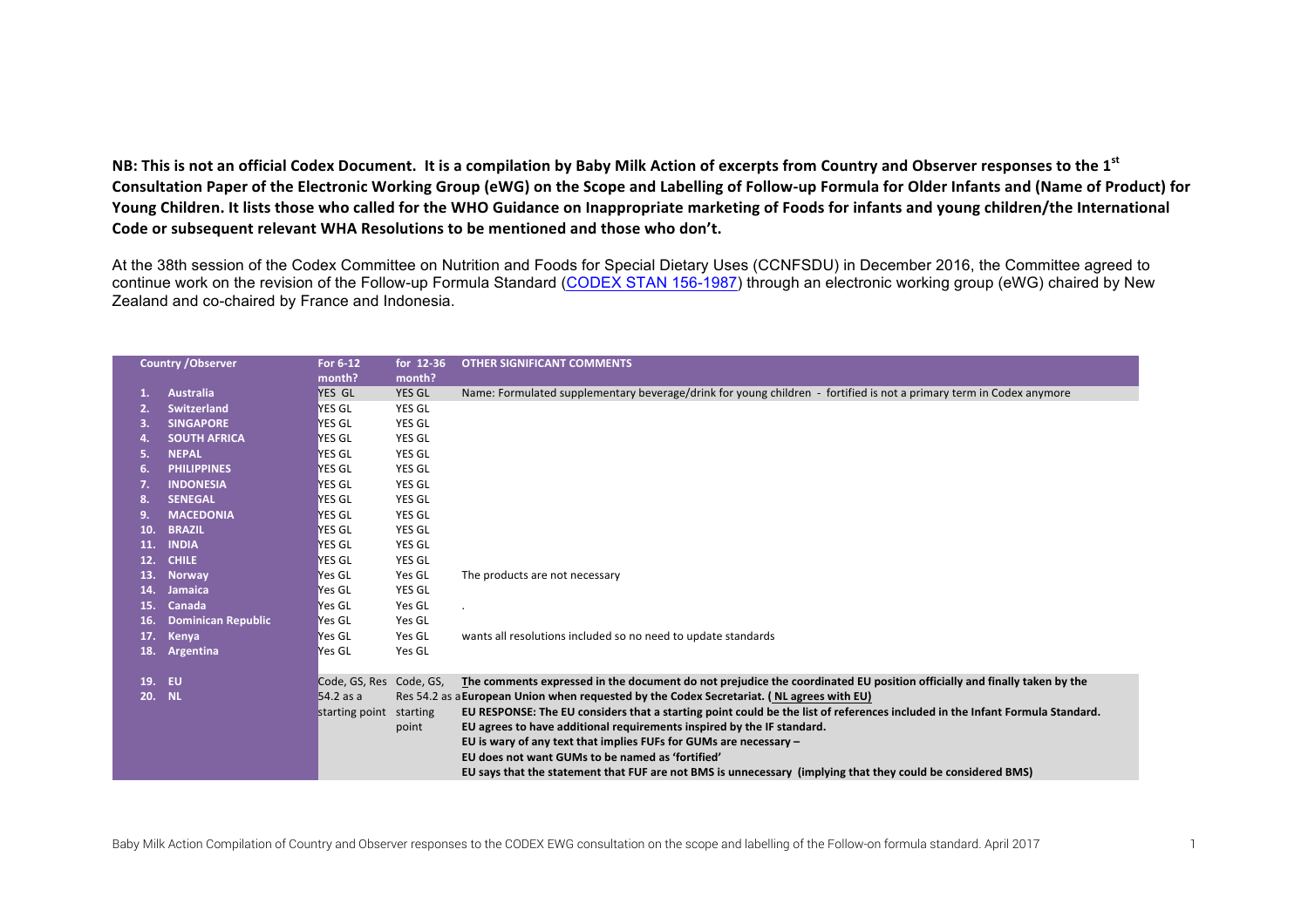EU says labelling of FUF should not discourage BF.

EU agrees with the Chair that there should be a statement requiring a clear distinction between products "in particular as to text, *images and colours used*. The Chair says this would help meet Recommendation 5 of the WHO Technical Guidance

In addition, the EU would like to reiterate its concerns regarding the proposals to introduce in the definition of (Name of Product) for *Young* Children the concept that the product is intended for consumption "when nutrient intakes may not be adequate to meet the nutritional requirements of voung children". This definition seems to imply that these products are necessary to tackle nutritional deficiencies: however, as EFSA noted in its advice in 2013, these products are one of the means to increase intakes of certain nutrients at risk of inadequacy for some young children, but have no unique role and cannot be considered as a necessity to satisfy the *nutritional requirements of young children when compared to other foods that may be included in their normal diet. In addition, the* fact that this element is not present in the definition of Follow-Up Formula for older infants further increases confusion, taking into account that the products can be considered as conceptually similar.

The EU would also like to note that definitions should not contain substantial provisions (e.g. that the product should not share *branding with infant formula, as it appears in the last proposal listed above)* but simply describe the product to which the relevant *Standard's provisions will then apply.* 

The EU is afraid that different names for products for older infants and young children would give excessive recognition to (Name of *Product)* for Young Children. The EU agrees that it is essential to ensure that the products are clearly distinguishable. However, it is not convinced by the views that products for young children should not be called "follow-up formula" because this could create *confusion* with follow-up formula for older infants. The best way to avoid confusion is by including in the Standard a provision clearly requiring operators to ensure that this is the case, and specifying how that should be ensured (see above discussions on section 9.6.5 of the Infant Formula Standard).

**9.6.1 Follow-up formula for older infants:** The EU agrees that the labelling of Follow-Up Formula for older infants should not discourage breastfeeding. This principle is reflected in a number of provisions of EU legislation (e.g. Article 10 of Regulation (EU) No *609/2013, Article* 6(6) of delegated Regulation (EU) 2016/127) which apply to follow-on formula and are very similar (if not identical in *certain cases)* to those listed in Article 9.6 of the Infant Formula Standard.

The EU therefore agrees with including these provisions in the Follow-Up Formula Standard. The Chairs should however further reflect on what would be the best way to present all the different requirements and on whether some of the requirements of section 9.6 of the Infant Formula Standard could be merged for better clarity (e.g. as explained above, in EU legislation Article 6(3)(a) of delegated *Requlation* (EU) 2016/127), requires: "a statement that the product is suitable only for infants over the age of six months, that it should form only part of a diversified diet, that it is not to be used as a substitute for breast milk during the first six months of life and that the decision to begin complementary feeding, including any exception to six months of age, should be made only on the advice of *independent persons having qualifications in medicine, nutrition or pharmacy, or other professionals responsible for maternal and child care, based on the individual infant's specific growth and development needs").* 

**(Name of Product) for young children:** The EU agrees that the labelling of (Name of Product) for Young Children should not discourage *breastfeeding. However, it also agrees with the majority of respondents of the 2016 eWG which noted that the product has a different* role in the diet than Follow-Up Formula for older infants (especially taking into account that after one year of life cow's milk *consumption is also recommended in the diet of young children).* 

In this sense, it seems appropriate to further reflect on whether all the provisions of Article 9.6 of the Infant Formula Standard should *be applicable as such to the product in question. While for some of these provisions the answer is a clear yes (e.g. Article 9.6.5 requiring* that the products are labelled in such a way to avoid any risk of confusion), for others the issue is more complicated (e.g. Article 9.6.4 on the introduction of complementary feeding after six months does not seem really relevant for products consumed after 12 months of age).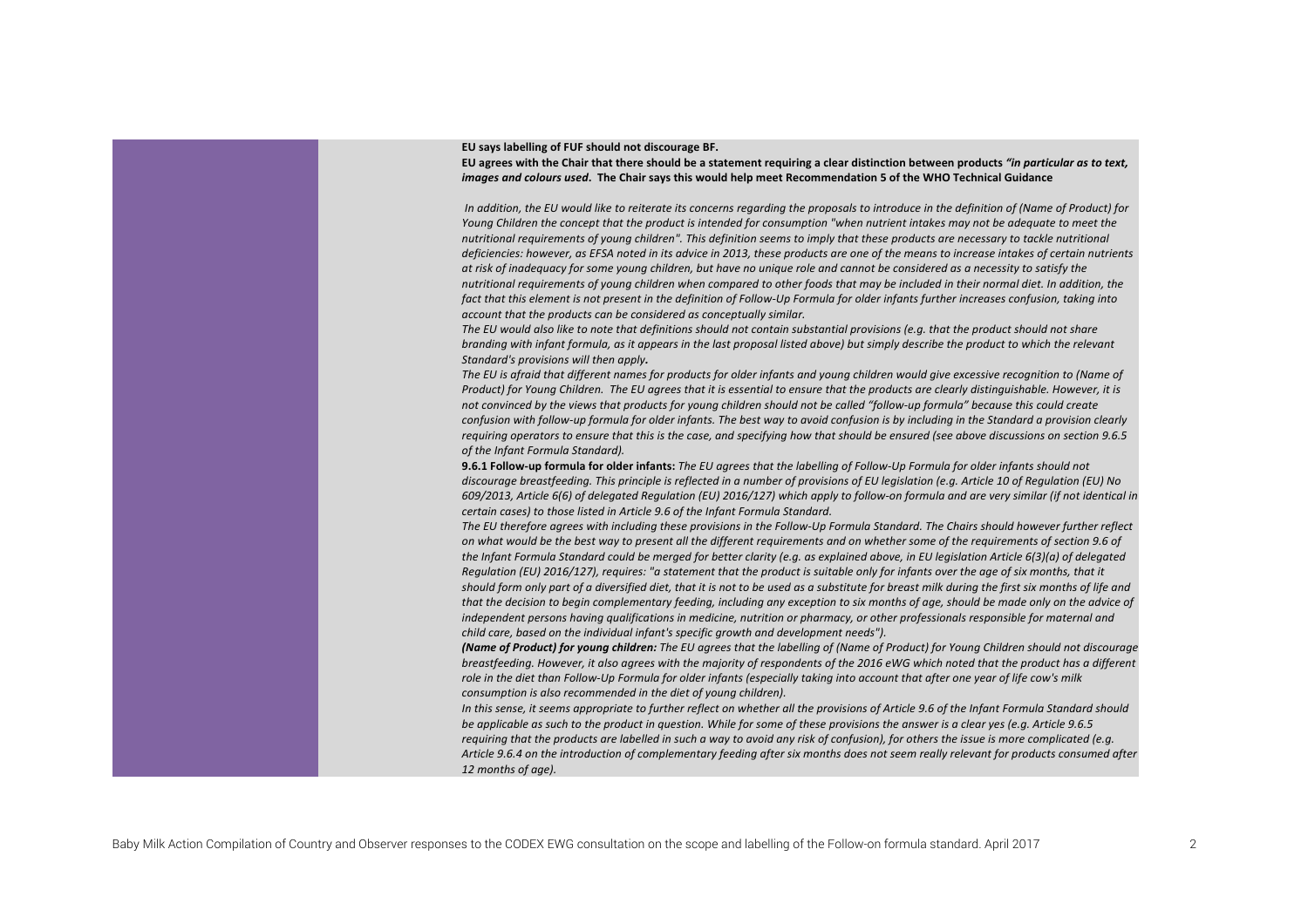|    | 21. New Zealand | Incl Code, the incl. Global<br>Global Strategy Strategy +<br>and WHA54.2 WHA54.2<br>(2001). | (2001).    | NZ RESPONSE: If an infant is not breastfed, the only alternative to breast-milk for an infant under the age of 6 months is infant<br>formula. From 6 months on, when complementary feeding is being progressively introduced, follow-up formula for older infants can<br>be used as either a replacement for infant formula or a substitute for breast-milk for infants aged 6-12 months. Therefore, NZ is of the<br>view that both infant formula and follow-up formula for older infants should be considered to be breast-milk substitutes.<br>For this reason, NZ is of the view that it is appropriate to reference the WHO International Code of Marketing of Breast-milk<br>Substitutes (1981) and the Global Strategy for Infant and Young Child Feeding in the Scope for follow-up formula for older infants.<br>However, NZ wishes to note that not all parts of the Global Strategy may be relevant for this product category, or relevant to the<br>national context. We therefore propose an amendment in the reference to the Global Strategy (as presented below in square<br>brackets) to clarify this. An example of where some aspects of the Global Strategy may not be relevant in accordance with the<br>national context is that NZ's Food and Nutrition Guidelines for Healthy Infants and Toddlers (Aged 0-2) which are prepared by the NZ<br>Ministry of Health (available at www.health.govt.nz) state that:<br>Homemade formula (that is, formula not prepared commercially) is not recommended because of the risks associated with<br>inadequate composition and unsafe preparation. The concerns are that such formula will not meet nutritional requirements, will<br>contain harmful levels of some nutrients, may include inappropriate ingredients and may be contaminated (for example, with<br>bacteria that cause food-borne illness). This advice differs to that presented in the Global Strategy which states that:<br>For infants who do not receive breast milk, feeding with a suitable breast-milk substitute – for example an infant formula prepared in<br>accordance with applicable Codex Alimentarius standards, or a home-prepared formula with micronutrient supplements -<br>NZ does however wish to ensure that any future amendments to these WHO/WHA documents are not automatically adopted as part<br>of this Standard without first being considered by the Committee as to the relevance of these amendments for follow-up formula of<br>older infants. As such, a process for reviewing any referenced document within the Scope will need to be considered.<br>NZ notes that the Infant Formula Standard does not list all applicable WHA resolutions in the Scope of the Standard. The only<br>resolution referenced is WHA54.2 which relates to Infant and Young Child Nutrition. NZ therefore proposes adopting the wording for<br>section 1.4 (Scope of follow-up formula for older infants) as that presented in the Infant Formula Standard with an amendment: |
|----|-----------------|---------------------------------------------------------------------------------------------|------------|-----------------------------------------------------------------------------------------------------------------------------------------------------------------------------------------------------------------------------------------------------------------------------------------------------------------------------------------------------------------------------------------------------------------------------------------------------------------------------------------------------------------------------------------------------------------------------------------------------------------------------------------------------------------------------------------------------------------------------------------------------------------------------------------------------------------------------------------------------------------------------------------------------------------------------------------------------------------------------------------------------------------------------------------------------------------------------------------------------------------------------------------------------------------------------------------------------------------------------------------------------------------------------------------------------------------------------------------------------------------------------------------------------------------------------------------------------------------------------------------------------------------------------------------------------------------------------------------------------------------------------------------------------------------------------------------------------------------------------------------------------------------------------------------------------------------------------------------------------------------------------------------------------------------------------------------------------------------------------------------------------------------------------------------------------------------------------------------------------------------------------------------------------------------------------------------------------------------------------------------------------------------------------------------------------------------------------------------------------------------------------------------------------------------------------------------------------------------------------------------------------------------------------------------------------------------------------------------------------------------------------------------------------------------------------------------------------------------------------------------------------------------------------------------------------------------------------------------------------------------------------------------------------------------------------------------------------------------------------------------------------------------------------------|
|    | 22. UNICEF      | <b>YES</b>                                                                                  | <b>YES</b> | Many great comments. Clarify the term marketing                                                                                                                                                                                                                                                                                                                                                                                                                                                                                                                                                                                                                                                                                                                                                                                                                                                                                                                                                                                                                                                                                                                                                                                                                                                                                                                                                                                                                                                                                                                                                                                                                                                                                                                                                                                                                                                                                                                                                                                                                                                                                                                                                                                                                                                                                                                                                                                                                                                                                                                                                                                                                                                                                                                                                                                                                                                                                                                                                                                   |
|    | 23. IACFO       | <b>YES</b>                                                                                  | <b>YES</b> | IBFAN and IACFO call for One standard in 3 or 4 parts and the following:                                                                                                                                                                                                                                                                                                                                                                                                                                                                                                                                                                                                                                                                                                                                                                                                                                                                                                                                                                                                                                                                                                                                                                                                                                                                                                                                                                                                                                                                                                                                                                                                                                                                                                                                                                                                                                                                                                                                                                                                                                                                                                                                                                                                                                                                                                                                                                                                                                                                                                                                                                                                                                                                                                                                                                                                                                                                                                                                                          |
|    | 24. IBFAN       | <b>YES</b>                                                                                  | <b>YES</b> | That the products should not be referred to as 'fortified' this term is promotional                                                                                                                                                                                                                                                                                                                                                                                                                                                                                                                                                                                                                                                                                                                                                                                                                                                                                                                                                                                                                                                                                                                                                                                                                                                                                                                                                                                                                                                                                                                                                                                                                                                                                                                                                                                                                                                                                                                                                                                                                                                                                                                                                                                                                                                                                                                                                                                                                                                                                                                                                                                                                                                                                                                                                                                                                                                                                                                                               |
|    | <b>25. HKI</b>  | <b>YES</b>                                                                                  | <b>YES</b> | There should be no promotional claims, idealisation, pictures etc<br>No optional ingredients (or as few as possible when justified by "Relevant convincing / generally<br>accepted scientific evidence or the comparable level of evidence under the GRADE classification."<br>Mandatory declarations/labelling etc<br>A clear mention that the products are not necessary (6-36m)<br>That Infant formula can be used from birth until 12 months and beyond.<br>That the Int Code, Global Strategy and all WHA Resolutions are mentioned with key resolutions and the Guidance highlighted<br>alongside specific key sections.<br>Code of Hygienic Practice mentioned<br>No cross branding                                                                                                                                                                                                                                                                                                                                                                                                                                                                                                                                                                                                                                                                                                                                                                                                                                                                                                                                                                                                                                                                                                                                                                                                                                                                                                                                                                                                                                                                                                                                                                                                                                                                                                                                                                                                                                                                                                                                                                                                                                                                                                                                                                                                                                                                                                                                        |
| 1. | Vietnam         | No but<br>perhaps a BF<br>statement                                                         | No but     | RESPONSE to 9.6.1:Follow-up formula for older infants: it could appropriate to include a statement regarding breastfeeding in<br>perhaps a BF section A of the Standard, but that this should be very different from the statement relating to breastfeeding used on infant formula.<br>statement The rationale is to have a statement that is more relevant to this product category and to achieve greater differentiation from<br>formula product categories. Further, it is recommended that information relating to breast-feeding is incorporated into a statement<br>under 'Information for Use' and is not put under an 'Important Notice' banner. The following text is suggested for consideration: The<br>diet of older infants should include a variety of nutritious foods and breastfeeding should be continued.                                                                                                                                                                                                                                                                                                                                                                                                                                                                                                                                                                                                                                                                                                                                                                                                                                                                                                                                                                                                                                                                                                                                                                                                                                                                                                                                                                                                                                                                                                                                                                                                                                                                                                                                                                                                                                                                                                                                                                                                                                                                                                                                                                                                    |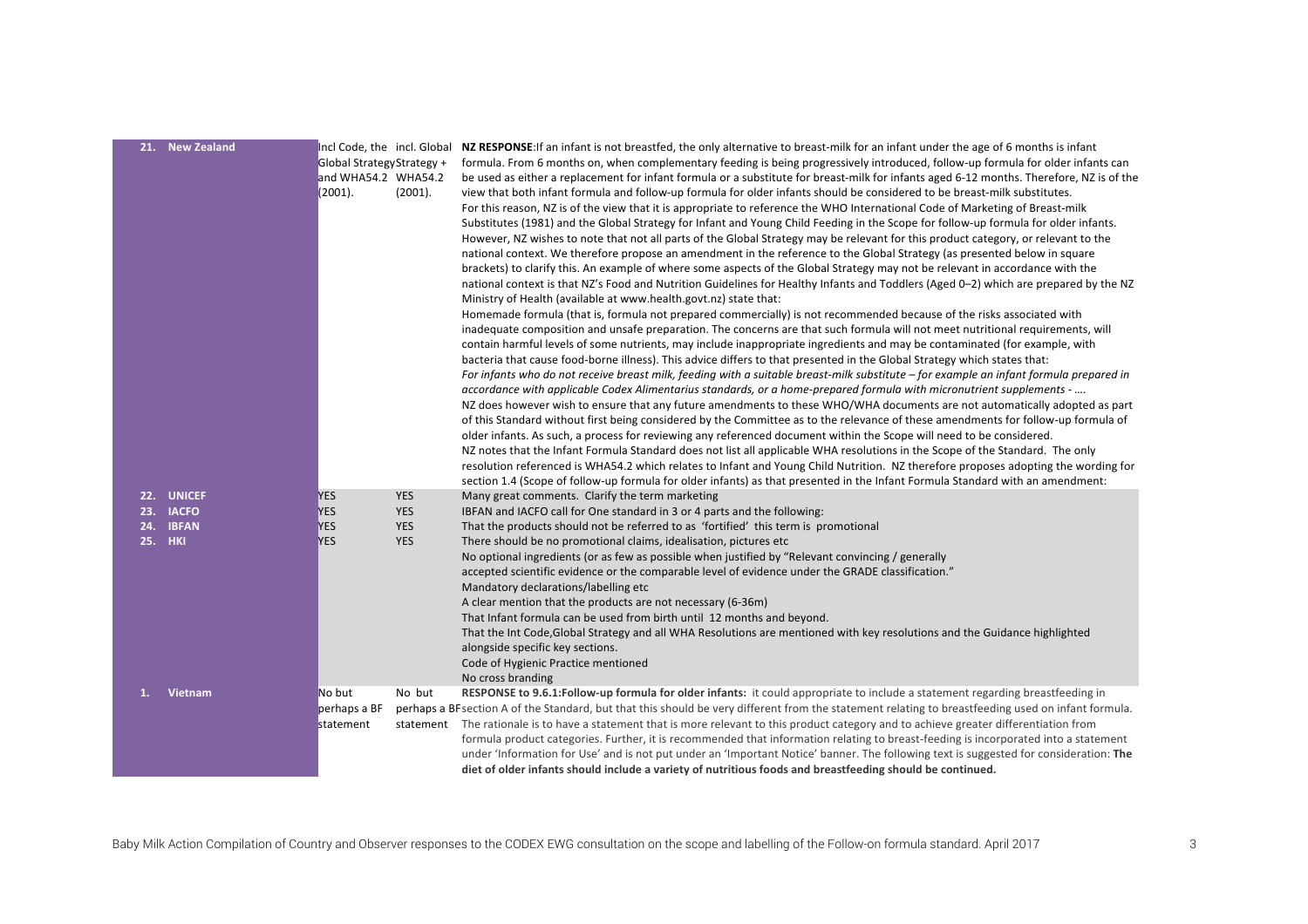|                |                                            | Vietnam suggests it could be appropriate to include a statement regarding breastfeeding<br>(Name of Product) for young children:<br>in section B of the Standard, but that this should be very different from the statement relating to breastfeeding used on infant<br>formula. The rationale is to have a statement that is more relevant to this product category and, again, to achieve greater<br>differentiation from formula product categories. Further, it is recommended that information relating to breast-feeding is<br>incorporated into a statement under 'Information for Use' and is not put under an 'Important Notice' banner.                                                                                                                                                                                                                                                                                                                                                                                                                                                                                                                                                                                                                                                                          |
|----------------|--------------------------------------------|----------------------------------------------------------------------------------------------------------------------------------------------------------------------------------------------------------------------------------------------------------------------------------------------------------------------------------------------------------------------------------------------------------------------------------------------------------------------------------------------------------------------------------------------------------------------------------------------------------------------------------------------------------------------------------------------------------------------------------------------------------------------------------------------------------------------------------------------------------------------------------------------------------------------------------------------------------------------------------------------------------------------------------------------------------------------------------------------------------------------------------------------------------------------------------------------------------------------------------------------------------------------------------------------------------------------------|
| <b>MOROCCO</b> | No but maybe NO                            | Morocco: WHO resolutions are implemented by countries according to their health policies and legislation, so, there is no need to<br>give a list it in this scope. The choice should be under the discretion of countries according to their marketing policies, otherwise, we<br>should keep all the WHO and World health Assembly resolutions. But, the CCNFSDU should take in consideration the spirit and the<br>core of these resolutions when elaborating the marketing policy of these products.<br>RESPONSE: 3.7. Morocco does not support listing resolutions; we think it's better to keep this under the discretion of countries,<br>according to their health policy and legislation                                                                                                                                                                                                                                                                                                                                                                                                                                                                                                                                                                                                                           |
| <b>Russia</b>  | IC maybe if<br>needed and<br>gen statement | NO /maybe Answer to 1.4: (note our highlighted text) the standard under discussion relates to the specific set of the products and<br>requirements with regard to their safety, nutritional integrity, composition, mandatory aspects of labelling. The standard's primary<br>purposes is use in the international trade, whereas marketing practices are primarily a subject that is freely regulated by national<br>domains of legislation. Moreover, implementation of the marketing practices does not take place in cross-border transactions, but<br>is clearly rooted in the national trade that is regulated domestically by the countries.<br>Implementation of the WHO Code and of subsequent related resolutions is of the paramount importance. However, reference to<br>the marketing practices within the technical body of the document may lead to the confusion with regards to the nature of the<br>document. But, if such reference is needed to be included, Russian Federation proposes best to refer only to International Code of<br>Marketing of Breast-milk Substitutes (1981) in the preamble, and, considering further development of WHA work on the topic, to<br>have it in a most general statement without detail, so as to avoid revisions of the standard for inclusion of new reference. |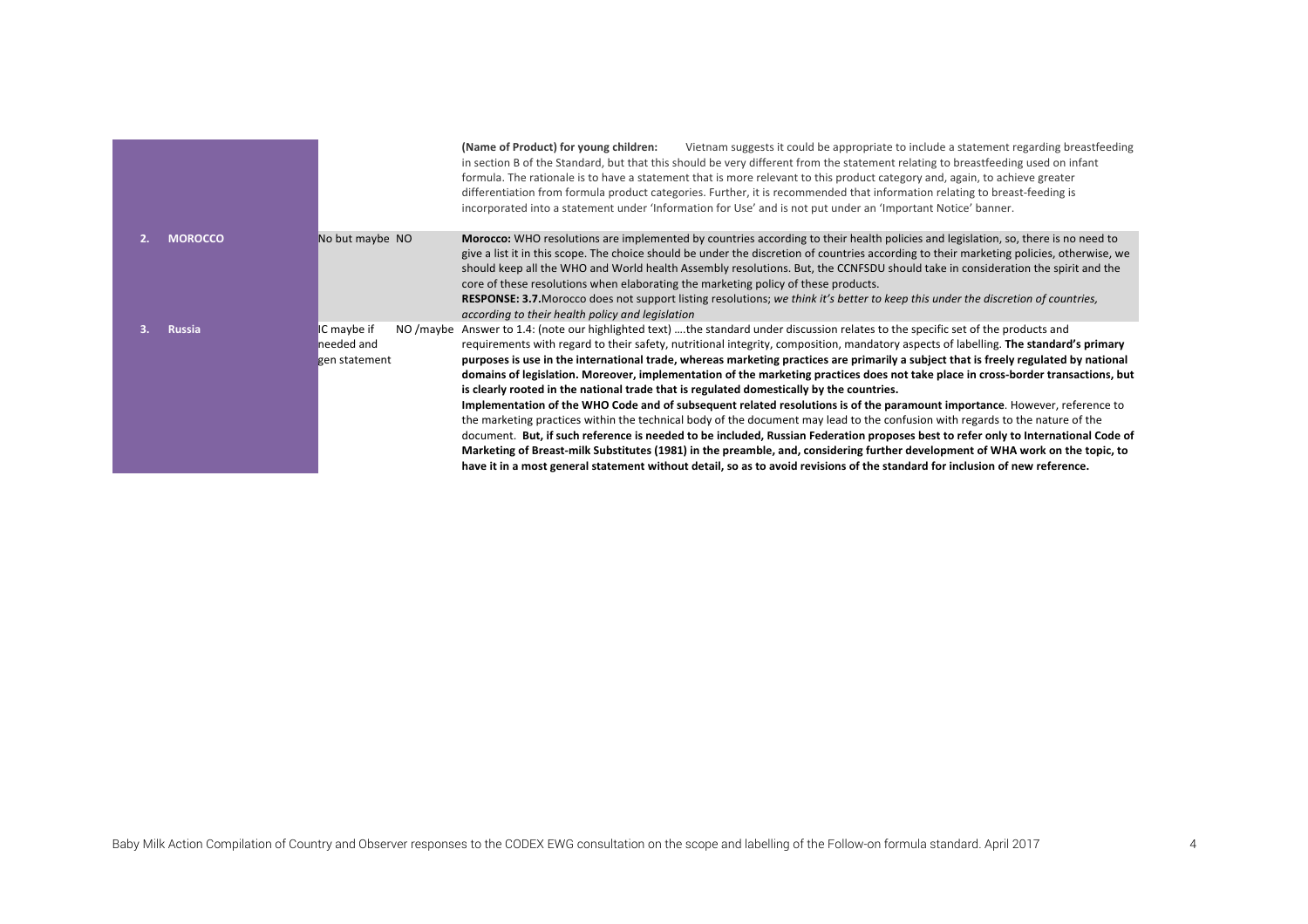| 4.       | <b>USA</b>               | <b>No</b> | No                     | 1.4 6-12m: No. The United States does not support the inclusion of WHA 69.9, a non-consensus document in the scope and further<br>questions the continuation of including WHO/WHA documents/resolutions in Codex texts. We recognize that the purpose of WHO<br>documents and WHA resolutions is to help determine public health policies, agreed at global level, which are implemented by<br>governments in their own public health policies. Referencing the WHO documents and WHA resolutions in this Codex text is outside<br>the intended scope of this standard.<br>We also suggest that the word "marketing" be replaced with "an article accepted for commerce."<br>1.4 12-36m: The United States has concerns about referencing non consensus documents in Codex text and does not support the<br>inclusion WHA resolution 69.9 in 1.4. A We note that the approach to setting public health policies, while hopefully based on science,<br>requires risk analyses and other considerations outside this eWGs and Committees expertise.<br>Further, we are concerned that calling a product a breast milk substitute that is nutritionally not a breast milk but rather part of<br>complementary foods would cause confusion to the consumer as well as Member States. Unlike the current FUF Standard, the<br>proposed standard has the point of differentiation at 12 months because the young child's nutritional needs as well as the nutrient<br>profile (composition) of the product are clearly different.<br>On 3.7 WHA Res: The United States does not consider WHO documents and WHA resolutions appropriate for inclusion in Codex<br>texts. However, we consider these documents to be important and should be used to educate/inform member States and parents<br>regarding the importance of breastfeeding as well as other child care measures in policy development.<br>RESPONSE: The United States is not able to support option a, b, or c. The Codex Alimentarius Commission plays a critical role in<br>establishing international standards, guidelines, and recommendations, including foods for infants and young children. Codex<br>Alimentarius is the appropriate body to set science-based international standards for foods. . However, it is important for Codex's<br>science-based processes remain independent of the WHO and WHA public health strategies aimed at limiting the inappropriate<br>marketing of breast milk substitutes.<br>Name Formulated Toddler Beverage/Drink. We would consider use of the word "milk" reasonable and could follow Toddler if the<br>product's sole protein source is from "cow milk". If the protein source is "soy" then the product should be so identified. |
|----------|--------------------------|-----------|------------------------|-----------------------------------------------------------------------------------------------------------------------------------------------------------------------------------------------------------------------------------------------------------------------------------------------------------------------------------------------------------------------------------------------------------------------------------------------------------------------------------------------------------------------------------------------------------------------------------------------------------------------------------------------------------------------------------------------------------------------------------------------------------------------------------------------------------------------------------------------------------------------------------------------------------------------------------------------------------------------------------------------------------------------------------------------------------------------------------------------------------------------------------------------------------------------------------------------------------------------------------------------------------------------------------------------------------------------------------------------------------------------------------------------------------------------------------------------------------------------------------------------------------------------------------------------------------------------------------------------------------------------------------------------------------------------------------------------------------------------------------------------------------------------------------------------------------------------------------------------------------------------------------------------------------------------------------------------------------------------------------------------------------------------------------------------------------------------------------------------------------------------------------------------------------------------------------------------------------------------------------------------------------------------------------------------------------------------------------------------------------------------------------------------------------------------------------------------------------------------------------------------------------------------------------------------------------------------------------------------------------------------------------------------------------------------------------------------------------------------------------------------|
| 5.       | <b>Costa Rica</b>        | No        | No                     | RESPONSE to 1.4: While we support the general policies around young child nutrition and health in general and promotion of                                                                                                                                                                                                                                                                                                                                                                                                                                                                                                                                                                                                                                                                                                                                                                                                                                                                                                                                                                                                                                                                                                                                                                                                                                                                                                                                                                                                                                                                                                                                                                                                                                                                                                                                                                                                                                                                                                                                                                                                                                                                                                                                                                                                                                                                                                                                                                                                                                                                                                                                                                                                                    |
| 6.<br>7. | Japan<br><b>Malaysia</b> | No        | <b>NO</b><br><b>NO</b> | breastfeeding, in particular, we strongly believe that the WHA resolutions as well as WHO documents should not be added in this<br>RESPONSE to 1.4: While we support the general policies around young child nutrition and health in general and promotion of<br>breastfeeding, in particular, we strongly believe that the WHA resolutions as well as WHO documents should not be added in this<br>Codex standard as both purposes are different. Codex standards are not intended to establish public health policy. The purpose of<br>Codex Standards is to ensure that food is safe and can be traded. The 188 Codex members have negotiated science based<br>recommendations in all areas related to food safety and quality: food hygiene; maximum limits for food additives; residues of<br>pesticides and veterinary drugs; and maximum limits and codes for the prevention of chemical and microbiological contamination.<br>Codex food safety texts are a reference in WTO trade disputes. In contrast, it is the purpose of WHO documents and WHA resolutions<br>to help determine public health policies, agreed at global level, which are implemented by governments in their own public health<br>policies. Referencing the WHO documents and WHA resolutions in this Codex text is redundant and outside the intended scope and<br>use of this standard.                                                                                                                                                                                                                                                                                                                                                                                                                                                                                                                                                                                                                                                                                                                                                                                                                                                                                                                                                                                                                                                                                                                                                                                                                                                                                                                                                                      |
| 1.       | <b>ISDI</b>              | <b>NO</b> | <b>NO</b>              | 1.3 Only products that comply with the criteria laid down in the provisions of this section of this Standard may would be presented as<br>suitable for [marketing] [being named] as [infant formula] [Follow-up Formula for Older Infants].<br>ISDI is of the opinion that being named narrows the legal denomination whilst marketing is not precise enough. Therefore, ISDI<br>proposes an alternative wording which should apply to the products covered in this section of the standard<br>1.4: RESPONSE:  no reference in this section to the WHO Code nor any other WHA resolution. ISDI supports the approach that<br>follow-up formula for older infants is a complementary liquid part of a progressively diversified diet. Follow-up formula for older                                                                                                                                                                                                                                                                                                                                                                                                                                                                                                                                                                                                                                                                                                                                                                                                                                                                                                                                                                                                                                                                                                                                                                                                                                                                                                                                                                                                                                                                                                                                                                                                                                                                                                                                                                                                                                                                                                                                                                              |